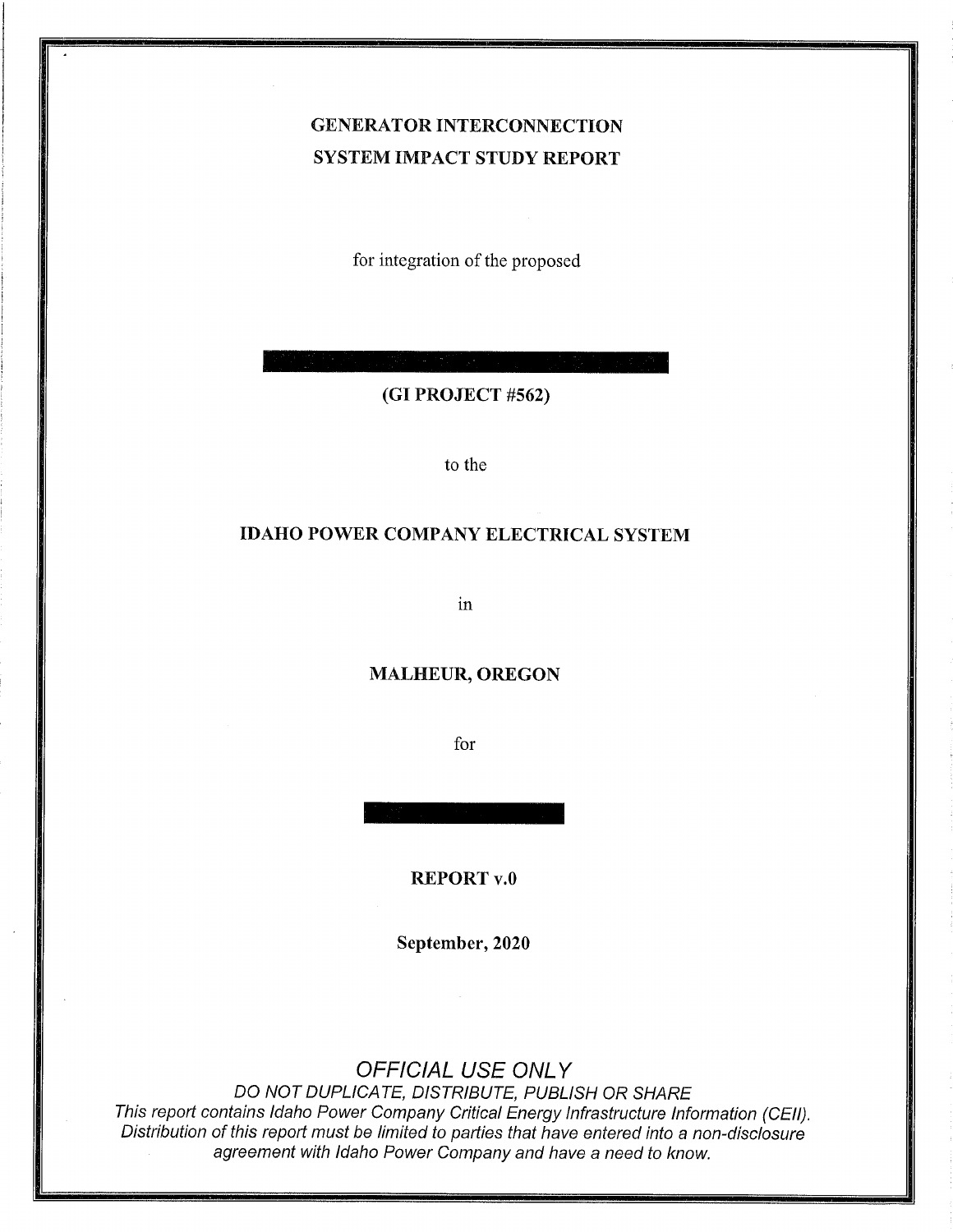# Table of Contents

| 1.0 |     |
|-----|-----|
| 2.0 |     |
| 3.0 |     |
| 4.0 |     |
| 5.0 |     |
| 6.0 |     |
|     | 6.1 |
|     | 6.2 |
|     | 6.3 |
|     | 6.4 |
|     | 6.5 |
|     | 6.6 |
| 7.0 |     |
| 8.0 |     |
| 9.0 |     |
|     |     |
|     |     |
|     |     |
|     |     |

# OFFICIAL USE ONLY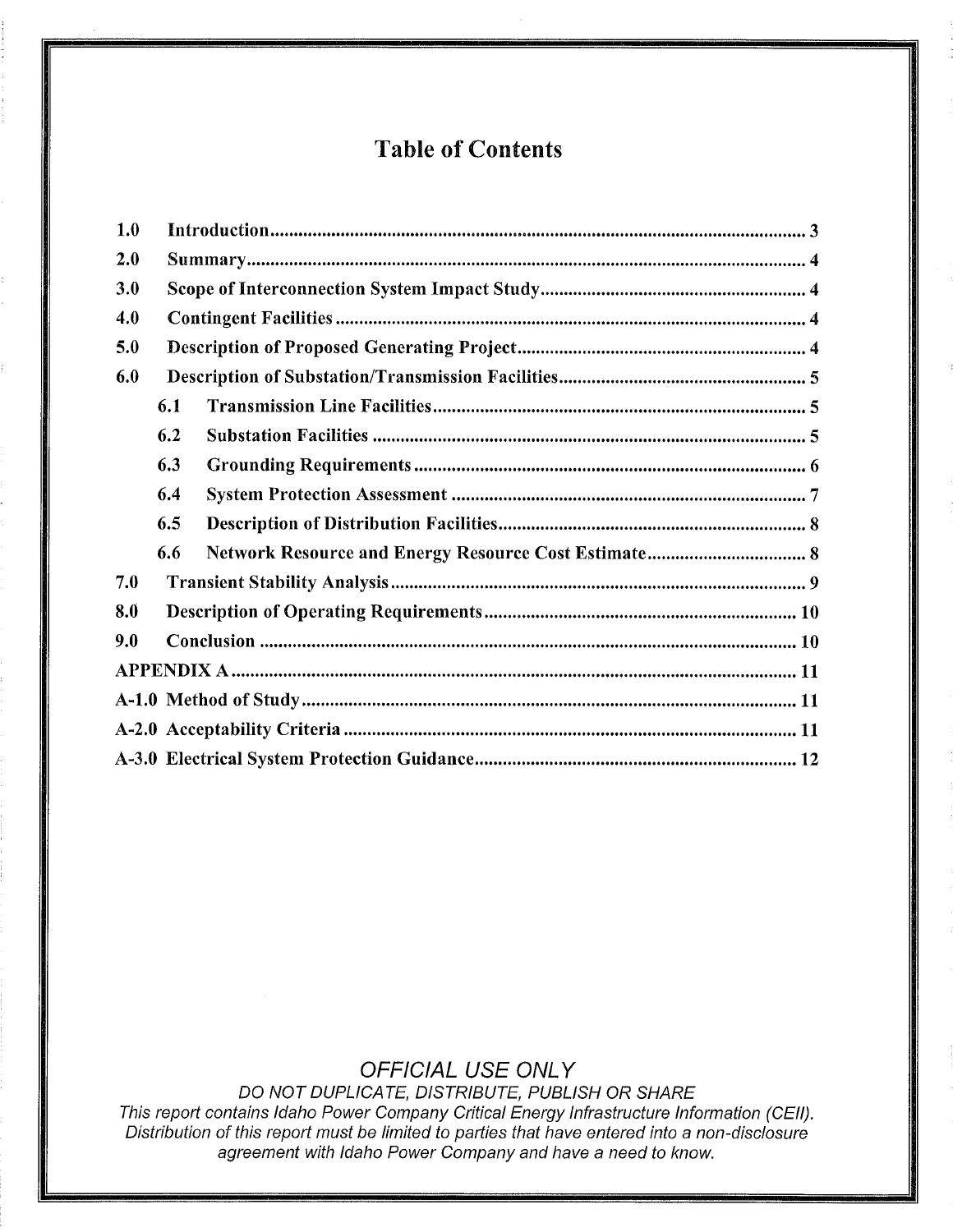#### $1.0$ Introduction

 $\mathbb{R}^n$  as contracted with Idaho Power Company (IPCO) to perform a Generator Interconnection System Impact Study (SIS) for the integration of the proposed 42 MW **Example 12 The Project location (** $\sim$  **coordinates)** is in the IPCO Western Region in Malheur County, Oregon. The Project has been assigned an IPCO Generation Interconnect (GI) queue number 562 (GI #562).

The specific Point of Interconnection (POI) studied is on IPC's section of the  $\frac{1}{2}$  section of the  $\frac{1}{2}$  section of the  $\frac{1}{2}$  section of the  $\frac{1}{2}$  section of the  $\frac{1}{2}$  section of the  $\frac{1}{2}$  section of the  $\frac{1}{2}$  section of the  $\frac{1}{2}$  section of the  $\frac{1}{$ miles from IPC's station and approximately

This report documents the basis for and the results of this SIS for the GI #562 Generation Interconnection Customer. The report describes the proposed project, the determination of interconnection requirements and estimated costs for integration in to the IPCO transmission system. This report satisfies the SIS requirements of the Idaho Power Tariff.

## **OFFICIAL USE ONLY**

DO NOT DUPLICATE, DISTRIBUTE, PUBLISH OR SHARE This report contains Idaho Power Company Critical Energy Infrastructure Information (CEII). Distribution of this report must be limited to parties that have entered into a non-disclosure agreement with Idaho Power Company and have a need to know.

3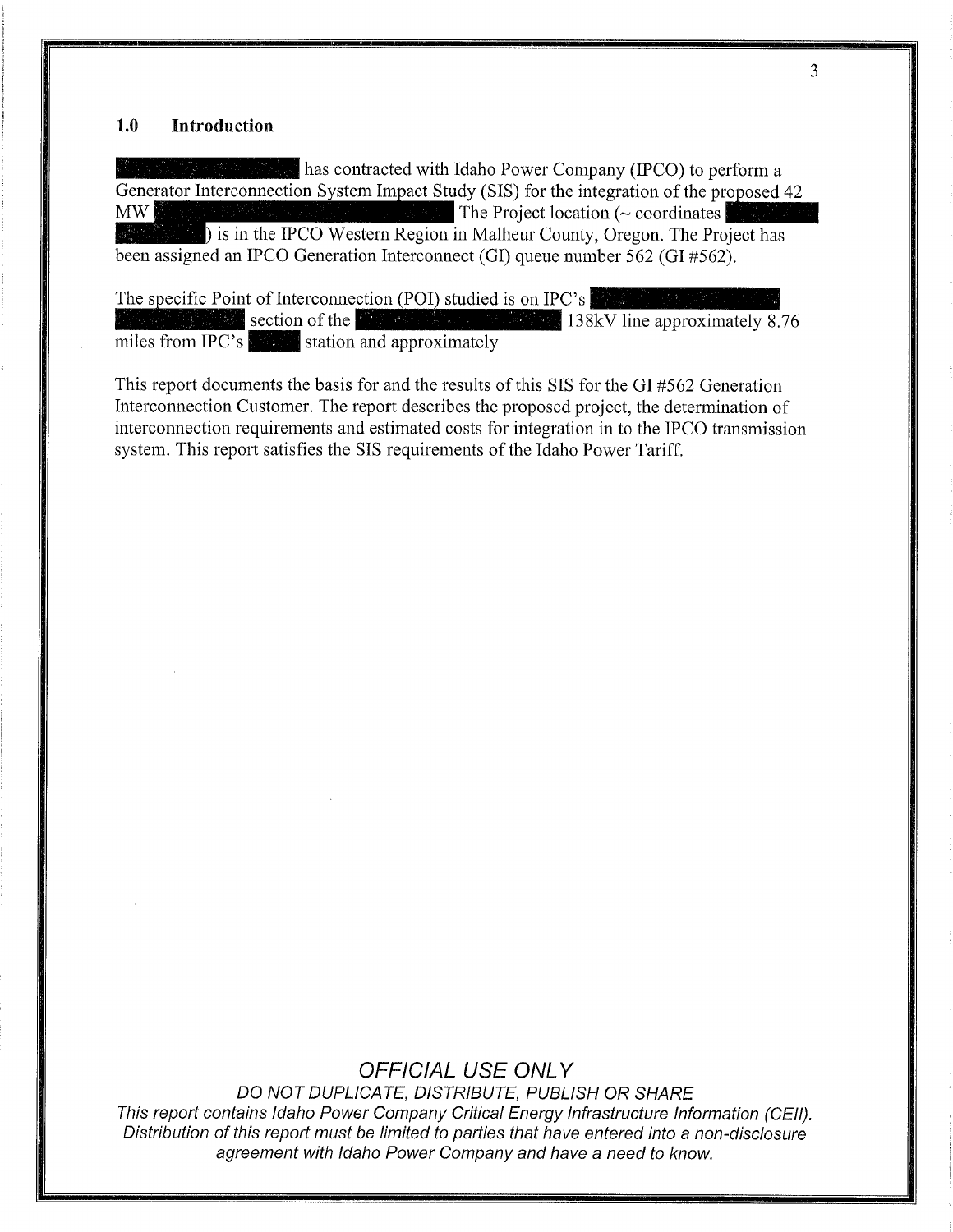## 2.O Summary

The impact to the IPCO transmission system of interconnecting the 42 MW  $\int$ , GI #562, to  $\int$   $\int$  138kV line was evaluated.

The following is for information purposes only and does not convey Transmission Service.

The total preliminary cost estimate to interconnect Idaho Power's 138 kV system between , GI #562, to substations is \$8,963,7 49.

The estimate includes 20% contingency and 8.5% overhead costs. These are cost estimates only and final charges to the customer will be based on the actual construction costs incurred. It should be noted that the preliminary cost estimates do not include the cost of the customer's owned equipment.

A schedule will be developed and optimized during the Facility Study should the generation interconnection customer choose to move to that study phase of the interconnection process.

## 3.O Scope of Interconnection System Impact Study

This SIS was performed in accordance with IPCO Standard Generator Interconnection Procedures, evaluating the impact of interconnecting the Project to the IPCO transmission system. The scope of the SIS is detailed in the System Impact Study Agreement.

### 4.O Contingent Facilities

The Project's NR or ER service is not contingent on upgrades associated with senior queued projects.

## 5.O Description of Proposed Generating Project

GI #562, proposes to interconnect to the Idaho Power transmission system at 138 kV with a total injection of 42 MW (maximum project output). The POI is assumed to be a new 138 kV class substation inserted in the IPCO 138 kV Transmission line.

# OFFICIAL USE ONLY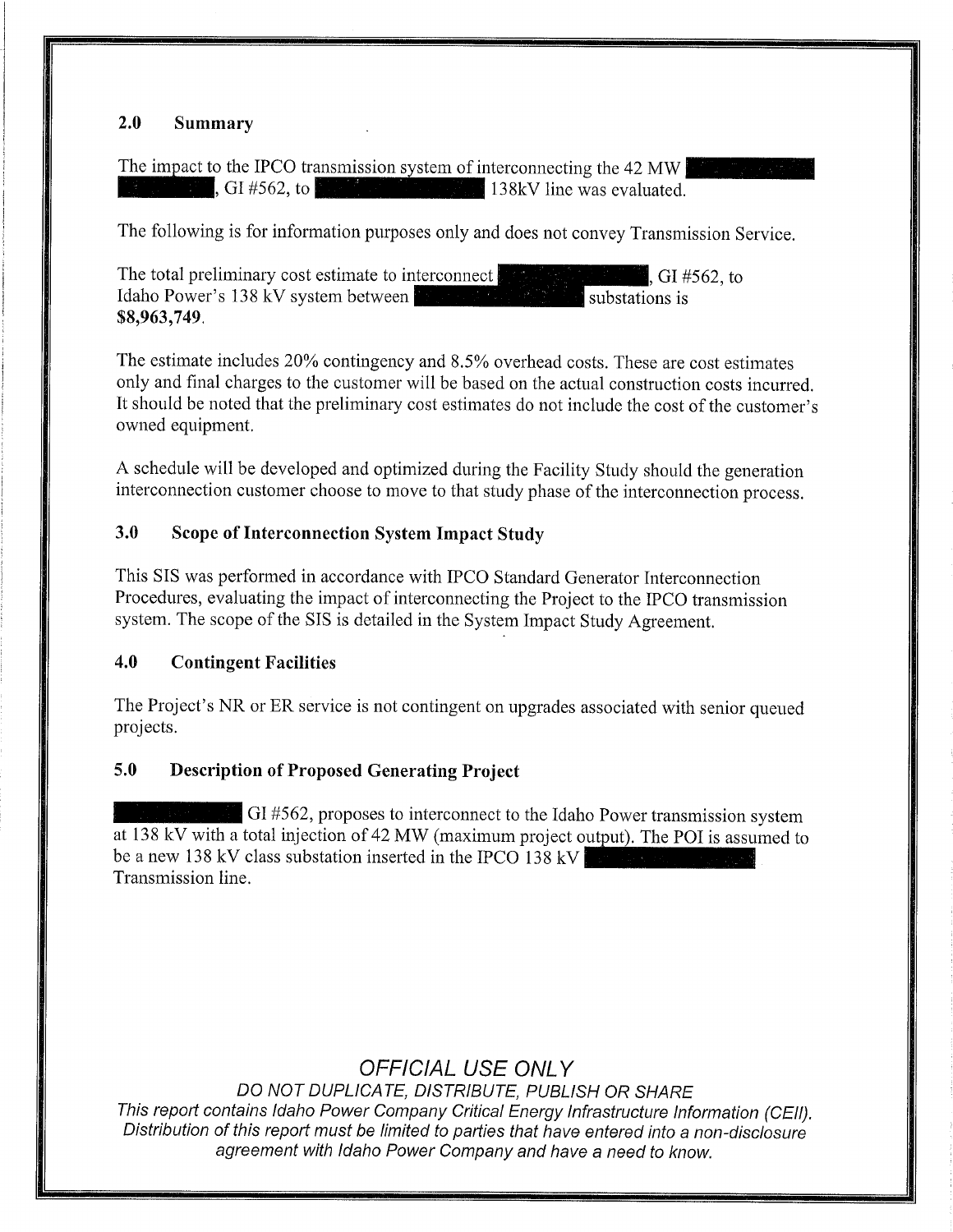### **Table 1: Project Specifications**

| <b>Project Location</b>                  |                                                                      |  |
|------------------------------------------|----------------------------------------------------------------------|--|
| Number and Type of Generators            | Solar Photovoltaic, Type Sungrow SG3150U,<br>Quantity = $15$         |  |
| Individual Generator Nameplate<br>Rating | 3150 kW                                                              |  |
| <b>Total Output Power Rating</b>         | 42,000 kWac                                                          |  |
| <b>Rated Power Factor</b>                | $0.95$ Leading / 0.95 Lagging                                        |  |
| New Step-Up Transformer                  | 30/40/50 MVA, 3-phase, 138/34.5/13.8 kV,<br>$Z = 9\%$ on 30 MVA base |  |
| <b>Interconnection Voltage</b>           | 138 kV                                                               |  |

#### 6.0 **Description of Substation/Transmission Facilities**

The l  $\Box$ , GI #562, interconnection to the 138 kV line was studied in this SIS. The Project is located adjacent to the proposed POI.

Power flow analysis indicated that the Project's full output of 42 MW can be interconnected at the POI with the following network upgrades identified.

- New GI #562 138 kV Generation Interconnection Station
- Rebuild of the approximately  $4.3$ -mile  $69$  kV line
- Move approximately 2 miles of the  $\blacksquare$ 138 kV line from the shared 230 kV structures near Caldwell.
- Implement a transfer trip from Substation to

#### $6.1$ **Transmission Line Facilities**

The Project will be inserted in the **Theorem in the section** of the **Theorem** section of the  $138$ kV line. The POI will be the 138-kV breaker on the high side of the Project  $138/34.5$  kV transformer.

#### $6.2$ **Substation Facilities**

A new 138/34.5 kV substation will need to be constructed adjacent to the existing 138 kV line section. It is Idaho Power's policy to not allow another tap on this line and create a four-terminal line due to technical protective relaying issues. From a transmission system perspective, it was determined the best location, for this additional

# **OFFICIAL USE ONLY**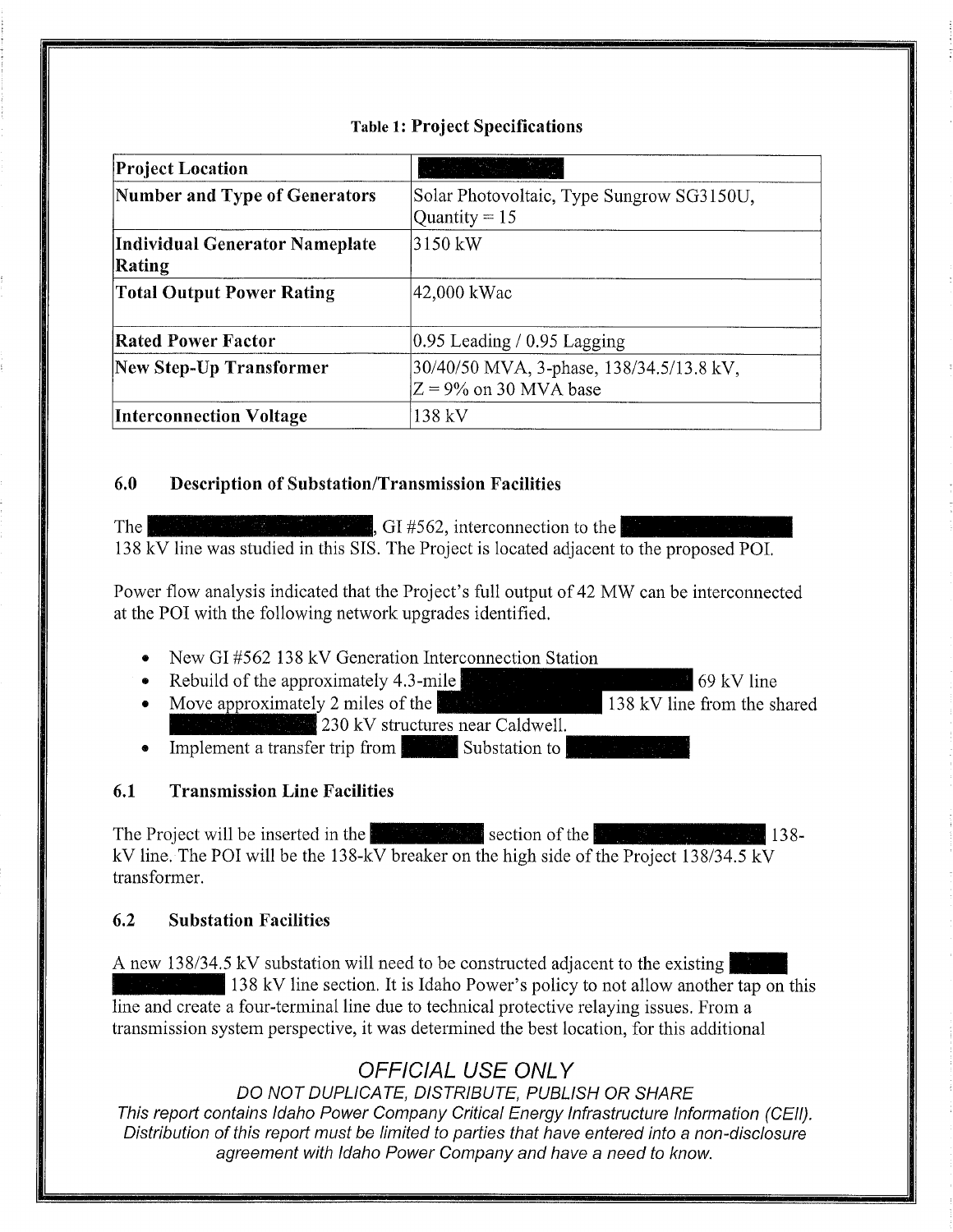

Figure 1- Proposed interconnection station

The new substation will consist of two 138 kV breakers with associated protective relaying systems and a customer owned 138/34.5 kV transformer. The POI will be the 138 kV breaker on the high side of the  $138/34.5$  kV transformer.

## 6.3 Grounding Requirements

The proposed 138/34.5 kV Wye-Grounded/Wye-Grounded with Delta Tertiary station transformer specified in the latest Single Line Diagram (SLD) provided by should provide an adequate ground source for transmission line protection/relaying.

Grounding requirements and acceptability criteria are found in Appendix A.

# OFFICIAL USE ONLY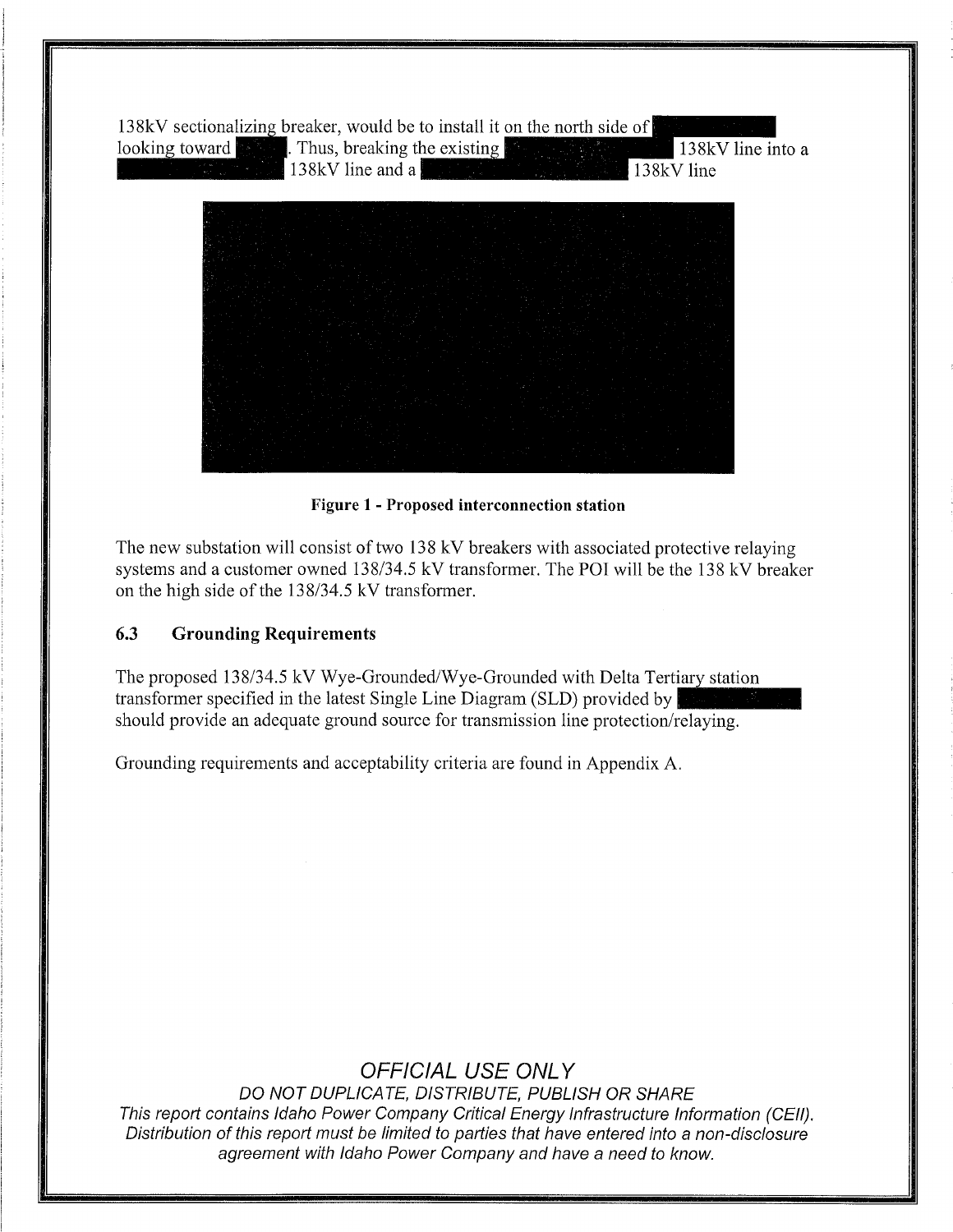# 6.4 System Protection Assessment

|          |                | Fault Study<br>(w/ |        |        |
|----------|----------------|--------------------|--------|--------|
| Location |                | بتعدال             |        |        |
|          | Breaker        | 152 X              | 3763 9 | -06.8  |
|          | <b>Breaker</b> | 667.4              | 2155.0 | .307.0 |
|          |                |                    | 93.5   |        |
|          |                |                    |        |        |

Fault study at the different breakers are shown below:

| ,,,,,,,,,,,,,,,,,,,,,,,,,,,,,,,,,,<br>Fault Stu                  |  |  |                                 |
|------------------------------------------------------------------|--|--|---------------------------------|
| ∟ocation<br><b><i><i><u>Protestantes de la prote</u></i></i></b> |  |  |                                 |
| <br><b>Breaker</b>                                               |  |  |                                 |
| Breaker                                                          |  |  | ,,,,,,,,,,,,,,,,,,,,,,,,,,,,,,, |

The fault duty for each of the buses with and without the solar generation are shown below

|          | Fault Study (w/ |        |        |
|----------|-----------------|--------|--------|
| cocation | il G (A         |        |        |
|          |                 | 5462 8 |        |
|          | 7143.0          | 2928.3 | 2253.5 |
|          |                 |        | 145 G  |
|          |                 |        |        |

|                 | Fault Study<br>(W/O) |            |
|-----------------|----------------------|------------|
| <b>Location</b> |                      | 3 P H<br>А |
| Bus             |                      |            |
| Bus             | 4143                 |            |

# OFFICIAL USE ONLY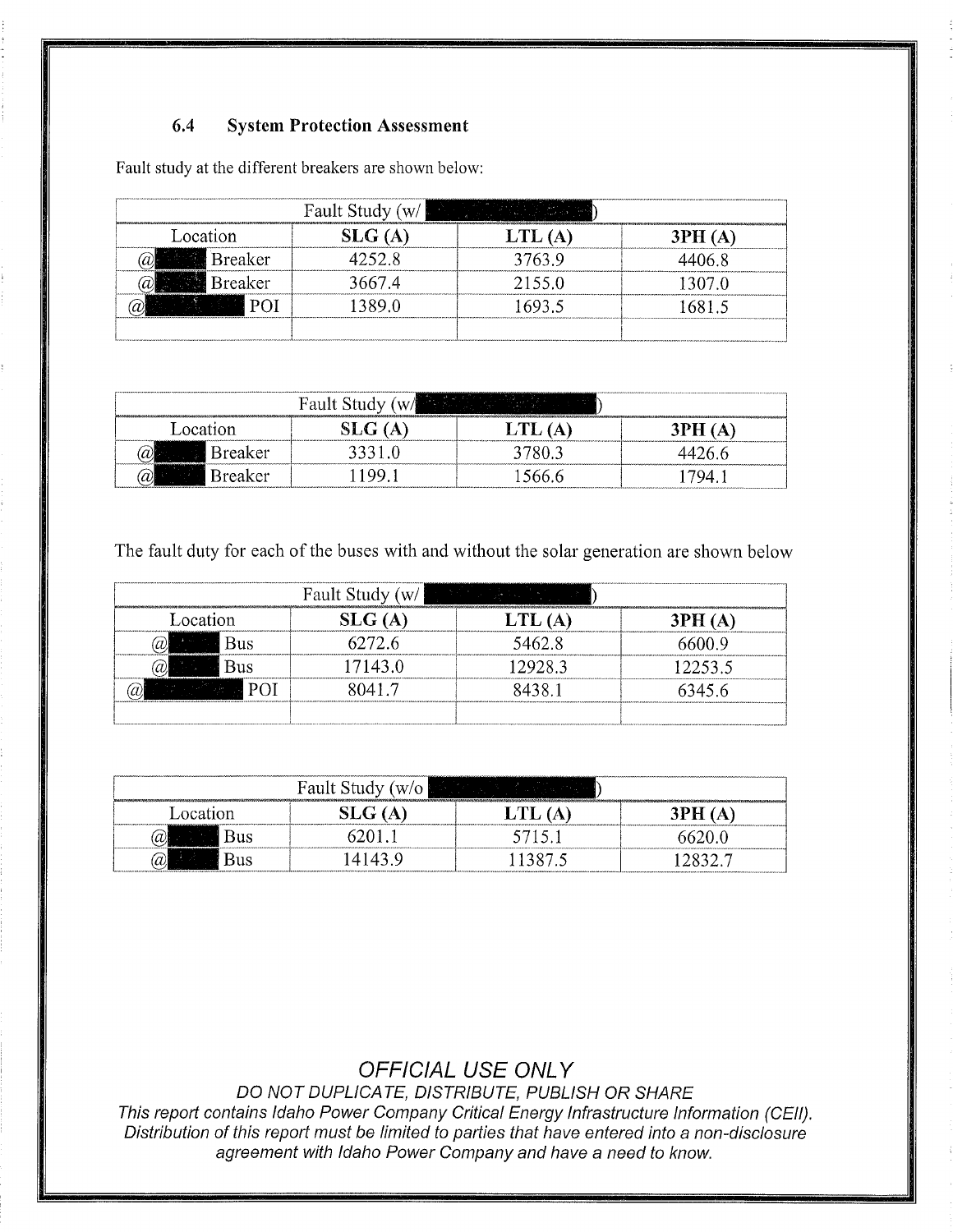### 6.5 Description of Distribution Facilities

No distribution facilities are directly impacted by this project.

### 6.6 Network Resource and Energy Resource Cost Estimate

The following upgrades will be required to facilitate the interconnection of  $\sim$ , GI #562:

- Install generation interconnection package at the POI. This includes one  $138 \text{ kV}$ power circuit breaker, an SEL-421 protective relay, which requires 3-phase potential transformers (PTs), 3-phase current transformers (CTs), SCADA and remote connectivity.
- New GI #562 138kV Generation Interconnection Station.
- Rebuild of the approximately 4.3-mile  $\frac{1}{2}$  contains the contact of the approximately 4.3-mile using  $\parallel$  ACSR (or equivalent) conductor.
- Move approximately 2 miles of the 138kV line from the shared 230kV structures near Caldwell. Utilize the old<br>69kV right of way for the re-located line
	- Den-Breaker Transfer Trip Scheme.

Note that this cost estimate does not include the cost of the customer's equipment/facilities or required communication circuits.

These are estimated costs only and final charges to the customer will be based on the actual construction costs incurred.

# OFFICIAL USE ONLY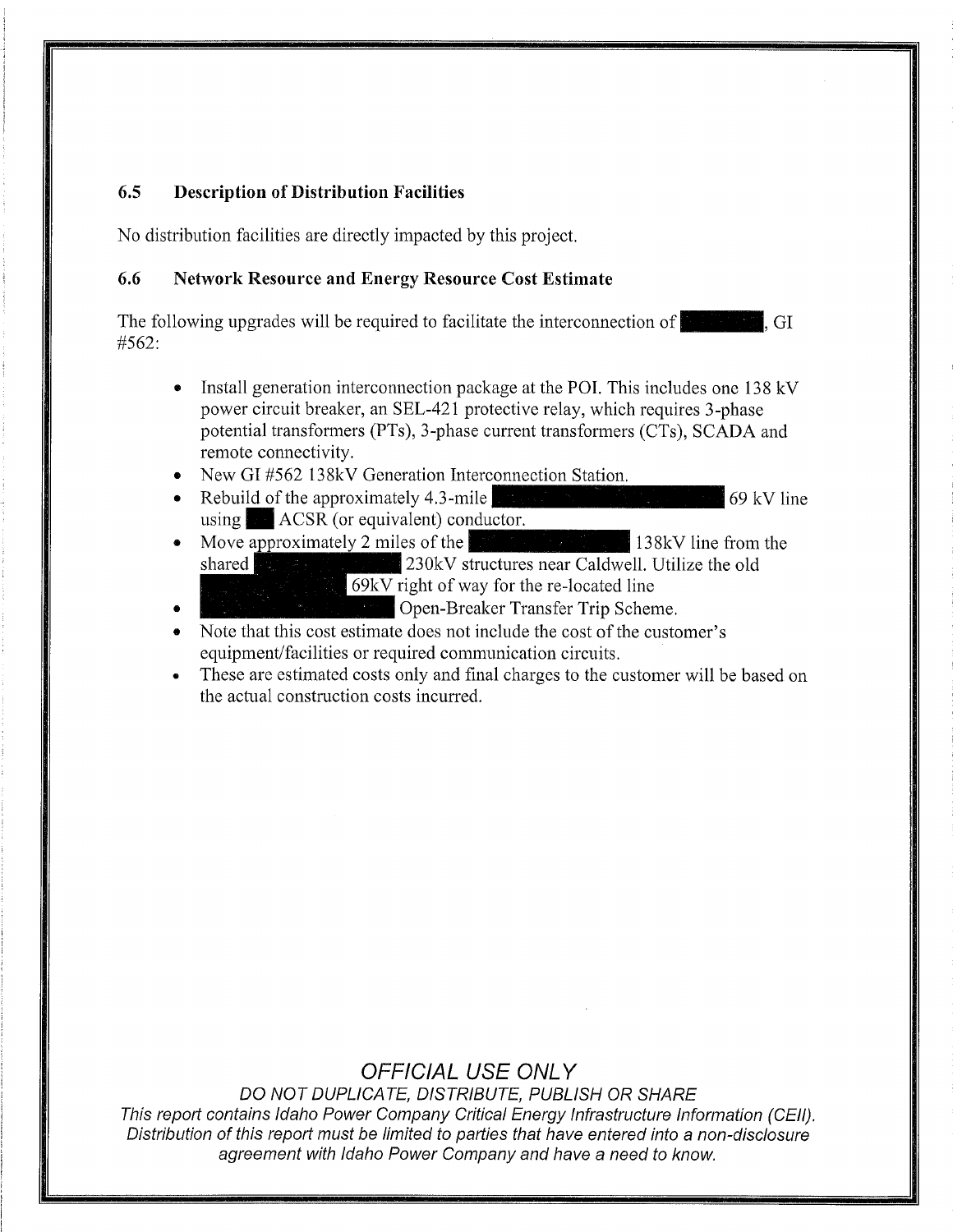See the conceptual-level cost estimate in Table 1.

| <b>Item of Work</b>                                      | <b>Estimate</b> |
|----------------------------------------------------------|-----------------|
| Generation interconnection and protection package        | \$2,726,000     |
| Substation upgrades                                      | -\$0            |
| Distribution upgrades                                    | \$435,000       |
| Transmission upgrades (1)                                | \$3,723,600     |
| Unloaded costs                                           | \$6,884,600     |
| Contingency $20\%$ (2)                                   | \$1,376,920     |
| Total unloaded costs                                     | \$8,261,520     |
| Overheads $(3)$                                          | \$702,229       |
| Total Conceptual-level Cost Estimate in 2020 dollars (4) | \$8,963,749     |

#### Table 2 Conceptual-Level Cost Estimate for GI #562

(1) Contingency is added to cover the unforeseen costs in the estimate. These costs can include unidentified design components, material cost increases, labor estimate shortfalls, etc.

(2) Overhead costs cover the indirect costs associated with the Project.

(3) This cost estimate includes direct equipment, material, labor, and overheads as shown.

The cost estimates include direct equipment and installation labor costs, indirect labor costs and general overheads, and a contingency allowance. These are cost estimates only and final charges to the customer will be based on the actual construction costs incurred. It should be noted that the preliminary cost estimates do not include the cost of the customer's owned equipment.

#### 7.0 Transient Stability Analysis

The WECC 2019 Heavy Summer operating case modified to increase WECC Path 14 to its East to West limit. PowerWorld Simulator version 21 analysis tool were used to perform the transient stability analysis.

When studied the plant controllers were set to control to the low side of the GSU (34.5 kV) The results showed no transient stability violations. The developer should validate their dynamic modeling data. It is the responsibility (per NERC Standards) of the Generator Owner to ensure the modeling data utilized accurately reflects inverter operations, and to provide updates to IPCO if testing or real-time observations indicate a need.

The provided dynamic data used the **REEC** B model, this model has been retired by WECC and is no longer accepted. An updated model shall be submitted during the Facility study.

# OFFICIAL USE ONLY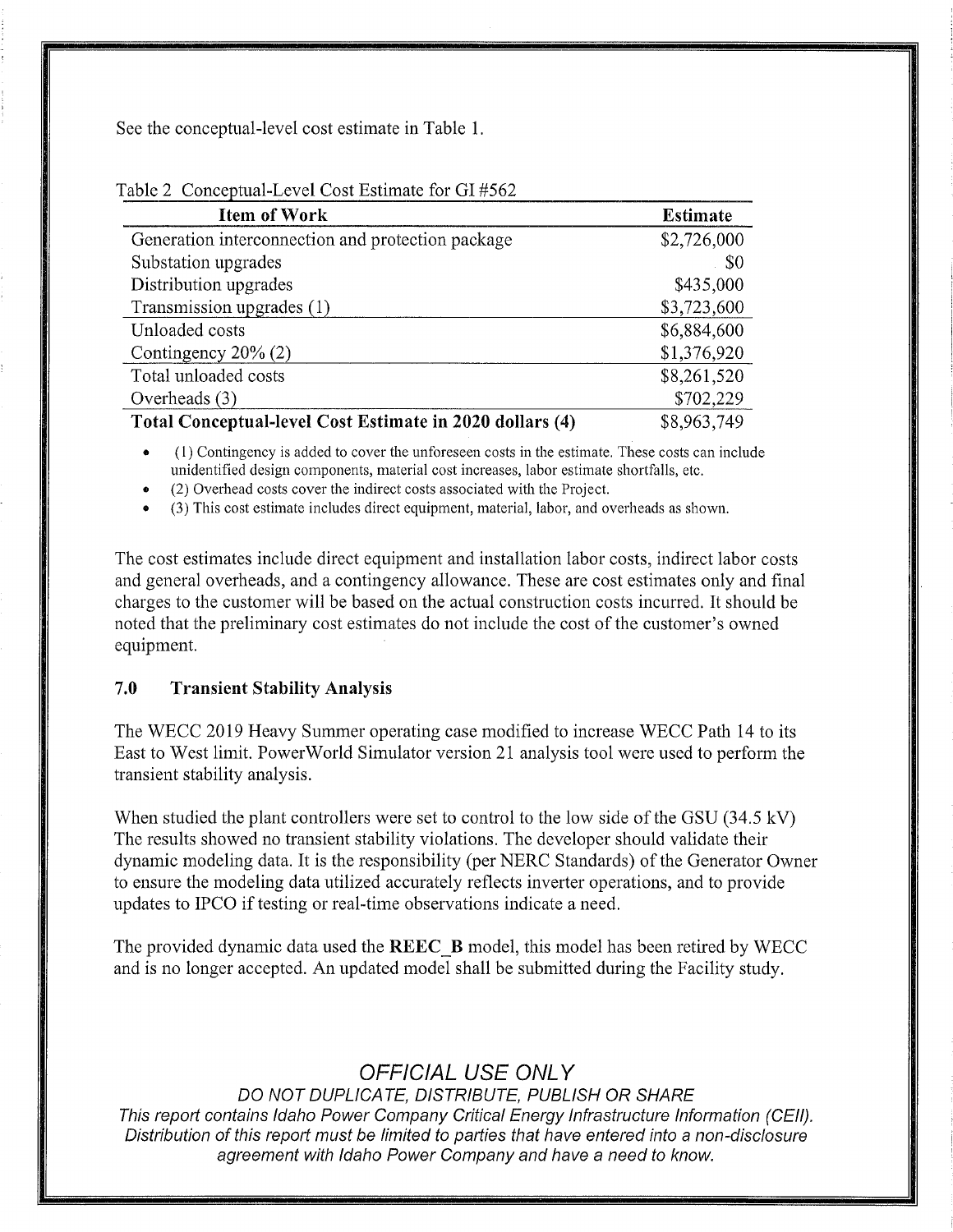## 8.O Description of Operating Requirements

It is the Project's responsibility to provide the reactive power capability to provide at a minimum a power factor operating range of O.95 leading (absorbing) to O.95 lagging (supplying) at the POI over the range of real power output. At full output of 42 MW, the Project would need to be able to provide approximately  $+/-13.8$  MVAr reactive support at the POI. The 10- MVAr 34.5kV shunt capacitor indicated on the Project's supplied single line drawing is sufficient to make-up the reactive power deficiency.

GI #562 will be required to control voltage in accordance with a voltage schedule as provided by Idaho Power Grid Operations.

The Project is required to comply with the applicable Voltage and Current Distortion Limits found in IEEE Standard 519-1992 IEEE Recommended Practices and Requirements for Harmonic Control in Electrical Power Systems.

Installation of phasor measurement unit devices at the POI and maintenance costs associated with communication circuits needed to stream PMU data will also be required to be provided to interconnect GI #562. The specific costs associated with IPCO requirements for interconnection customers with aggregate facilities larger than 20 MW to provide PMU data to IPCO will be identified in the Facility Study should the generation interconnection customer choose to proceed to that phase of the interconnection process.

### 9.O Conclusion

Interconnection requirements, detailed in Section 6.6, are required to interconnect the Project as either a NR or ER Interconnection Service.

The requested interconnection of the  $\mathbb{E}[\mathbb{E}_x]$  of  $\mathbb{E}[\mathbb{E}_x]$ , GI #562, to Idaho Power's system was studied.

The results of this study work confirm that  $GI \#562$  can be interconnected to the existing IPCO transmission system with the required upgrades.

Generator interconnection service (either as an Energy Resource or a Network Resource) does not in any way convey any right to deliver electricity to any specific customer or point of delivery.

# OFFICIAL USE ONLY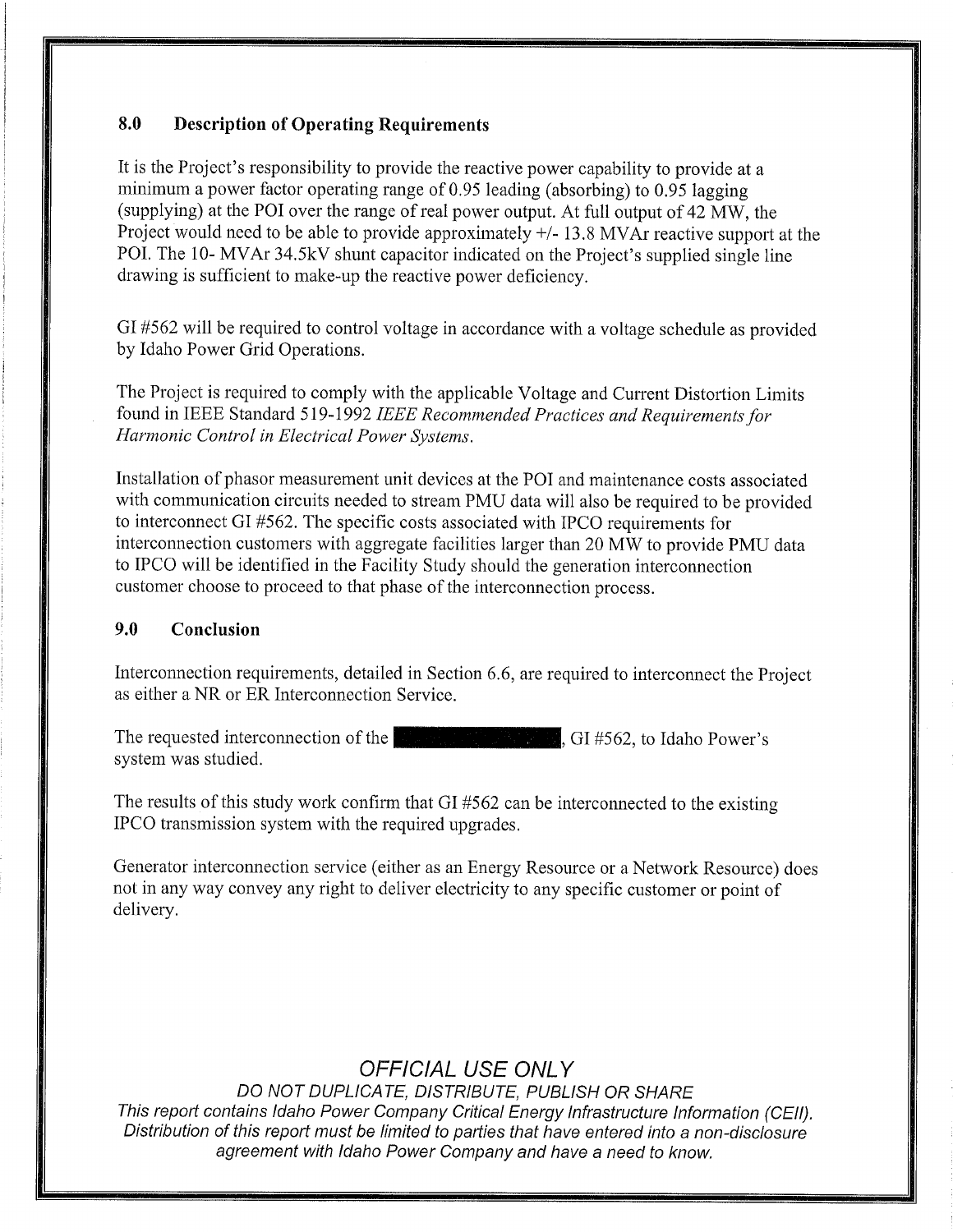#### APPENDIX A

#### A-1.O Method of Study

The System Impact Study plan inserts the Project up to the maximum requested injection into the selected Western Electric Coordinating Council (WECC) power flow case(s) and then, using PowerWorld Simulator or GE Positive Sequence Load Flow (PSLF) analysis tool, the impacts of the new resource on the IPCO transmission system (lines, transformers, etc.) within the study area are analyzed. The WECC and IPCO reliability criteria and IPCO operating procedures were used to determine the acceptability of the configurations considered. For distribution feeder analysis, IPCO utilizes Advantica SynerGEE Software.

\*

I

#### A-2.0 Acceptability Criteria

The following acceptability criteria were used in the power flow analysis to determine under which system configuration modifications may be required:

The continuous rating of equipment is assumed to be the normal thermal rating of the equipment. This rating will be as determined by the manufacturer of the equipment or as determined by IPCO. Less than or equal to  $100\%$  of continuous rating is acceptable.

IPCO Voltage Operating Guidelines were used to determine voltage requirements on the system. These state, in part, that distribution voltages, under normal operating conditions, are to be maintained within plus or minus  $5\%$  (0.05 per unit) of nominal everywhere on the feeder. Therefore, voltages greater than or equal to 0.95 pu voltage and less than or equal to 1.05 pu voltage are acceptable.

Voltage flicker during starting or stopping the generator is limited to 5% as measured at the point of interconnection, per Idaho Power's T&D Advisory Information Mamial.

Idaho Power's Reliability Criteria for System Planning was used to determine proper transmission system operation.

All customer generation must meet IEEE 519 and ANSI C84.1 Standards.

All other applicable national and IPCO standards and prudent utility practices were used to determine the acceptability of the configurations considered.

The stable operation of the system requires an adequate supply of volt-amperes

## OFFICIAL USE ONLY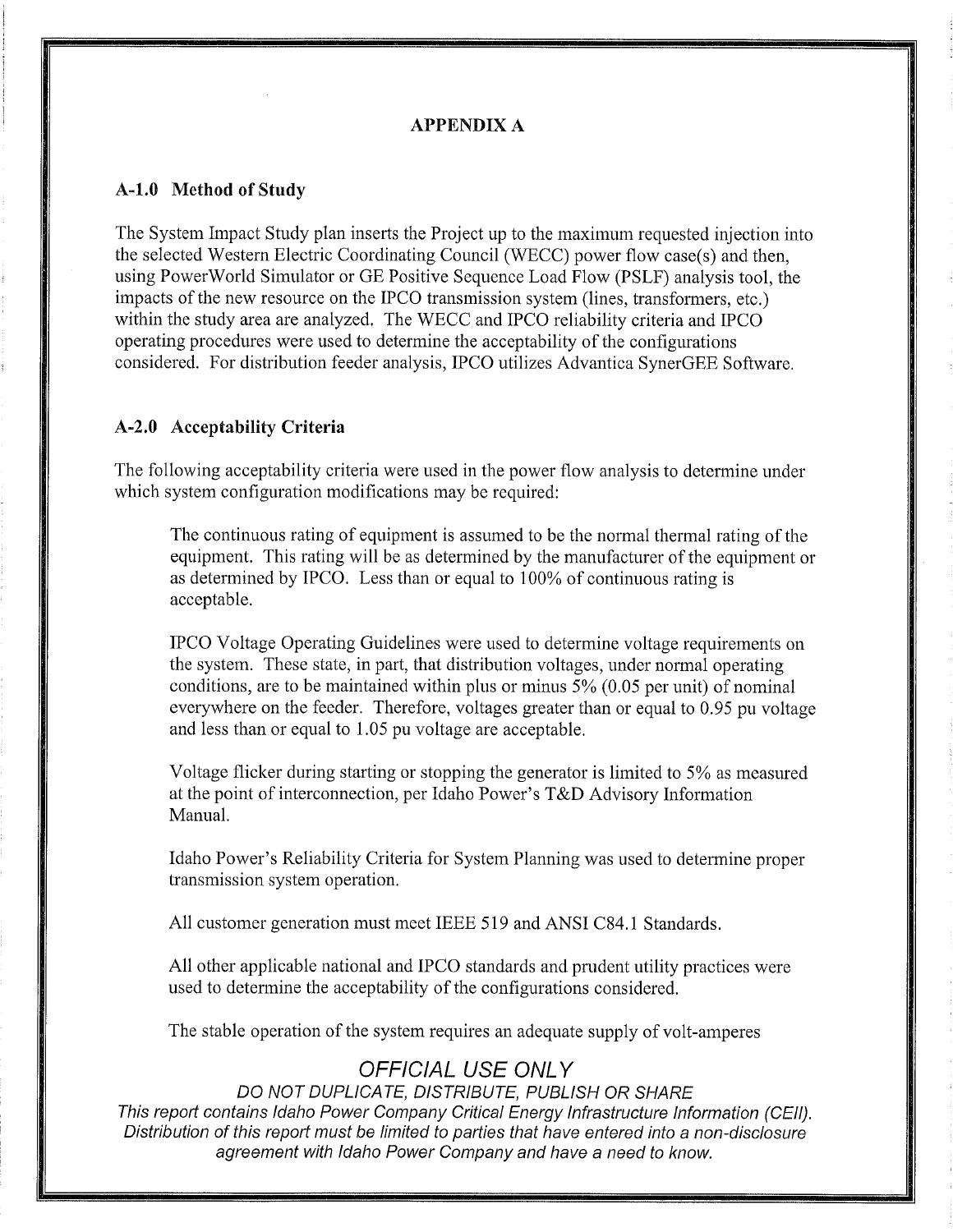reactive (VAr) to maintain a stable voltage profile under both steady-state and dynamic system conditions. An inadequate supply of VArs will result in voltage decay or even collapse under the worst conditions.

Equipment/line/path ratings used will be those that are in use at the time of the study or that are represented by IPCO upgrade projects that are either currently under construction or whose budgets have been approved for construction soon. All other potential future ratings are outside the scope of this study. Future transmission changes may, however, affect current facility ratings used in the study.

#### A-3.O Electrical System Protection Guidance

IPCO requires electrical system protection per Requirements for Generation Interconnections found on the Idaho Power Web site,

#### http://www.idahopower.com/pdfs/BusinessToBusiness/facilityRequirements.pdf

# OFFICIAL USE ONLY